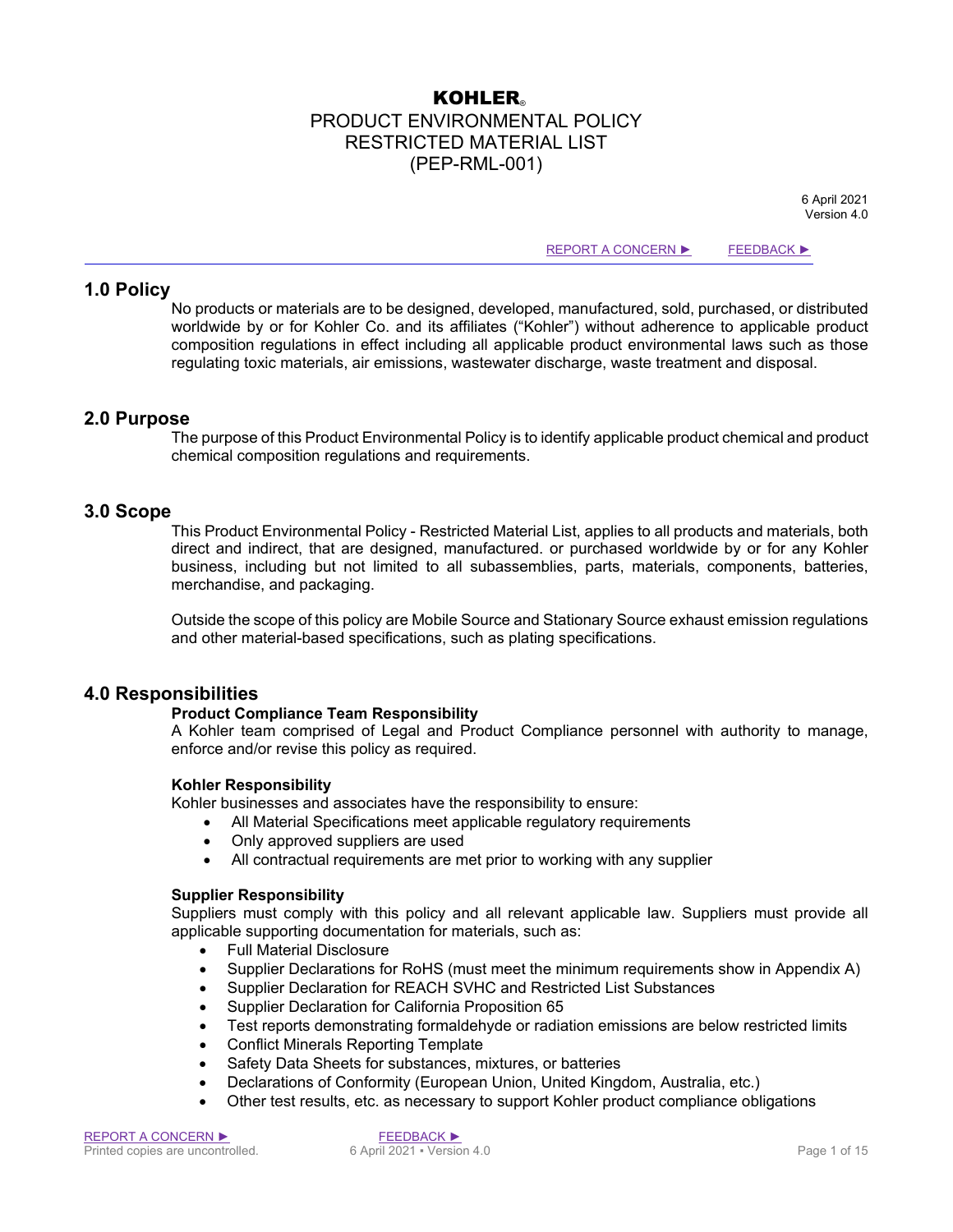## PRODUCT ENVIRONMENTAL POLICY RESTRICTED MATERIAL LIST (PEP-RML-001)

Suppliers may be contacted by a third-party data collector on behalf of Kohler Co. Suppliers are expected to cooperate by providing requested information through data collection portals, subject to receiving a letter of authorization from Kohler Co.

Suppliers must maintain awareness of all applicable regulations and immediately notify Kohler if supplied materials contain any newly regulated substances.

Suppliers must immediately notify Kohler if they make design changes to subassemblies, parts, materials, components, batteries, merchandise, and/or packaging which could impact the compliance status of the materials, including regarding material composition.

## **5.0 Appendices**

Appendix A – Minimum Requirements for a Supplier Declaration for EU/UK RoHS

Appendix B – Template for an EU/UK RoHS Declaration

Appendix C – Template for EU REACH Declaration

Appendix D – Template for CA Proposition 65 Declaration

Appendix E – Formaldehyde Certification Requirements

| 0.0 Deminuons and Actonyms        |                                                                                                                                                      |
|-----------------------------------|------------------------------------------------------------------------------------------------------------------------------------------------------|
| Article                           | An object which during production is given a special shape, surface or design<br>which determines its function to a greater degree than its chemical |
|                                   | composition. (Defined by EU REACH Article 3 and UK REACH)                                                                                            |
| <b>Battery</b>                    | Any source of electrical energy generated by direct conversion of chemical                                                                           |
|                                   | energy and consisting of one or more primary battery cells (non-rechargeable)                                                                        |
|                                   | or consisting of one or more secondary battery cells (rechargeable).                                                                                 |
|                                   | (Defined by the EU Batteries Directive)                                                                                                              |
| Candidate List                    | A list of substances identified in the EU REACH Regulation that have been                                                                            |
|                                   | identified as Substances of Very High Concern (SVHC) and which may                                                                                   |
|                                   | become subject to authorization.                                                                                                                     |
| <b>Chemical Abstracts Service</b> | The CAS is a division of the American Chemical Society for research in                                                                               |
| (CAS) and Chemical Abstracts      | chemical and related sciences. The CAS No. is a unique identifier assigned                                                                           |
| Service Registry No. (CAS No.)    | for each chemical substance described in open scientific literature.                                                                                 |
| Complex Object                    | More than one Article joined or assembled together in various manners make                                                                           |
|                                   | a Complex Object.                                                                                                                                    |
|                                   | (Defined by the ECHA "Guidance on requirements for substances in articles")                                                                          |
| <b>Conflict Minerals</b>          | A mineral mined in an area of armed conflict and traded illicitly to finance                                                                         |
|                                   | fighting.                                                                                                                                            |
| European Community No.            | A unique identifier assigned to substances for regulatory purposes within the                                                                        |
| (EC No.)                          | European Union by the European Commission.                                                                                                           |
| Homogeneous Material              | One material of uniform composition throughout or a material, consisting of a                                                                        |
|                                   | combination of materials, that cannot be disjointed or separated into different                                                                      |
|                                   | materials by mechanical actions such as unscrewing, cutting, crushing,                                                                               |
|                                   | grinding and abrasive processes. (Defined by RoHS 2011/65/EU)                                                                                        |
| International Living Future       | The "worst in class" materials prevalent in the building industry as defined by                                                                      |
| Institute (ILFI) Red List         | the International Living Future Institute.                                                                                                           |
| <b>Material Specification</b>     | A formal Kohler requirement pertaining to the design and chemical                                                                                    |
|                                   | composition of a component, subassembly, or product.                                                                                                 |

## **6.0 Definitions and Acronyms**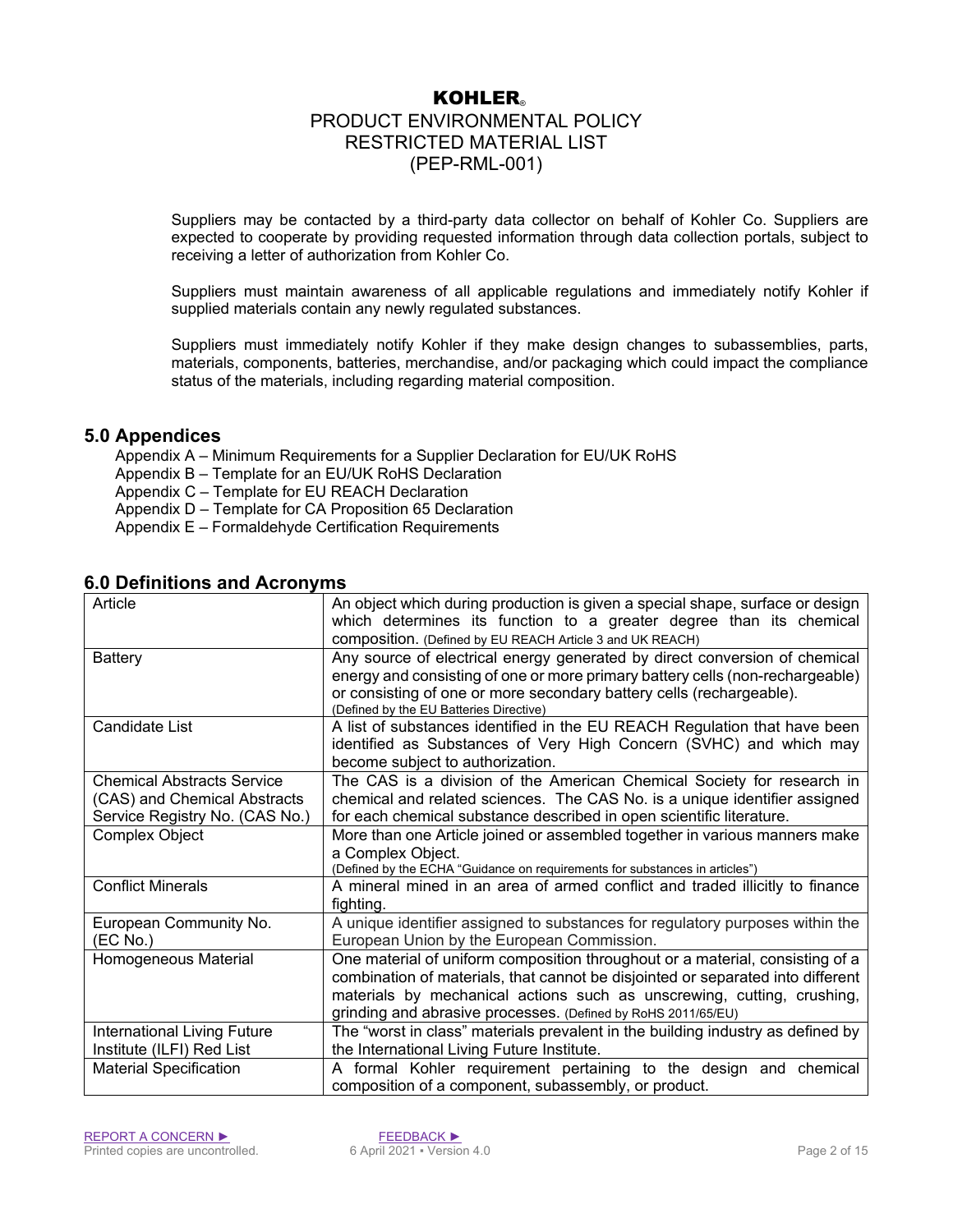| <b>Mixture</b>                           | A mixture or solution composed of two or more substances.<br>(Defined by EU REACH Article 3 and UK REACH)                                                                                                                                                                                                                                   |  |  |
|------------------------------------------|---------------------------------------------------------------------------------------------------------------------------------------------------------------------------------------------------------------------------------------------------------------------------------------------------------------------------------------------|--|--|
| Packaging                                | Products used for the containment, protection, handling, delivery, and<br>presentation of raw materials to processed goods.                                                                                                                                                                                                                 |  |  |
| Products                                 | Final assemblies or service parts, including manufactured and branded<br>products. For purposes of product chemical compliance, Products are<br>considered separately from Packaging.                                                                                                                                                       |  |  |
| Prohibited                               | May not be present in any concentration.                                                                                                                                                                                                                                                                                                    |  |  |
| Restricted                               | Must not exceed the specified maximum concentration limits.                                                                                                                                                                                                                                                                                 |  |  |
| Reportable                               | Not currently restricted by applicable regulations, but presence must be<br>reported to Kohler if it exceeds the specified maximum concentration limits<br>where applicable.                                                                                                                                                                |  |  |
| <b>SCIP</b>                              | SCIP is the European Union database for information on Substances of<br>Concern In articles as such or in complex objects (Products) established<br>under the Waste Framework Directive. Parts and products containing EU<br>REACH SVHC's must be registered in this database prior to being placed on<br>the market in the European Union. |  |  |
| Substance                                | A chemical element and its compounds in the natural state or obtained by any<br>manufacturing process. (Defined by EU REACH Article 3 and UK REACH)                                                                                                                                                                                         |  |  |
| Substance of Very High<br>Concern (SVHC) | A chemical substance (or part of a group of chemical substances) for which it<br>has been proposed that the use within the EU be subject to authorization<br>under REACH. Often referred to in conjunction with the "Candidate List" from<br>the EU REACH Regulation. (Defined by EU REACH)                                                 |  |  |
| Very Complex Object                      | A combination of simpler complex objects plus further articles.<br>(Defined by the ECHA "Guidance on requirements for substances in articles")                                                                                                                                                                                              |  |  |

## **7.0 Full Material Disclosure (FMD)**

Kohler collects composition information for items it purchases from suppliers to minimize the need to reach out for each new restriction and to allow for proactive management of substances of concern, as well as product transparency communications with customers. Kohler will collect "Full Material Disclosure" including the following information:

- The complete chemical composition of all materials provided to Kohler including the trade name, supplier name, and concentration of each substance.
- Upon request, supplier will provide additional documentation and data including certifications, compliance declarations, and test data to demonstrate or verify compliance.
- Supplier is also expected to notify Kohler of any changes to the material composition in the future.

Multiple formats for providing "Full Material Disclosure" are accepted. Common Extensible Markup Language (XML) templates for providing "full material disclosure" include IPC-1752A, IPC-1754, and IEC 62474.

By providing FMD, Kohler can quickly assess the status of materials against newly-restricted substances rather than continually querying our suppliers and will greatly reduce the number of times suppliers are contacted to provide new information on existing materials.

## **8.0 Restricted / Controlled / Reportable Substance Regulations**

No products or materials are to be designed, developed, manufactured, sold, purchased, or distributed worldwide by or for Kohler without, at a minimum, adherence to the following regulations.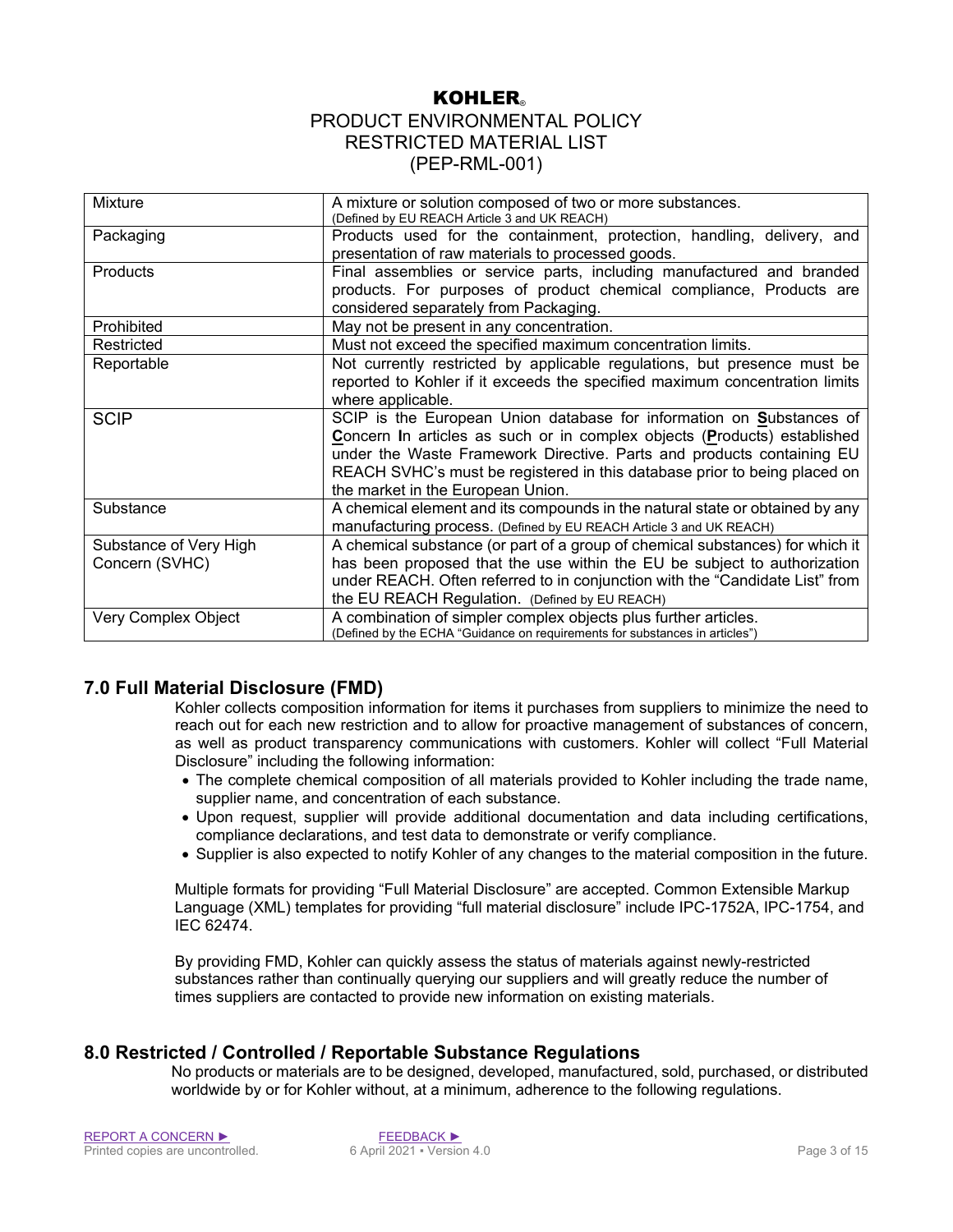# PRODUCT ENVIRONMENTAL POLICY RESTRICTED MATERIAL LIST (PEP-RML-001)

#### **8.1 European Union REACH Regulation (1907/2006) and United Kingdom REACH**

The title of the EU REACH Regulation (1907/2006) is "Regulation (EC) No 1907/2006 concerning the Registration, Evaluation, Authorisation and Restriction of Chemicals (REACH)". EU REACH applies both to substances on their own, and to "articles" composed of substances (see definitions). <https://echa.europa.eu/regulations/reach/understanding-reach>

Suppliers are required to provide information about the presence of EU REACH substances in materials provided to Kohler, referencing the most current revision of the EU REACH Regulation.

As of January 2021, the United Kingdom REACH regulation took effect. It is expected that suppliers will ensure compliance to both EU and UK REACH regulations. <https://www.hse.gov.uk/reach/index.htm>

Note that the EU and UK REACH Regulations change frequently. Suppliers are expected to monitor the changing requirements and provide Kohler with updated information for the materials they provide to Kohler whenever the regulations change. For a list of current substances regulated by EU REACH, please reference the European Chemicals Agency website (links below).

REACH Regulation = "Registration, Evaluation, Authorisation and Restriction of Chemicals"

- EU REACH Restricted List Annex XVII:
	- o <https://echa.europa.eu/substances-restricted-under-reach><br>
	Substances on the "Restricted List" may only be restricted
	- Substances on the "Restricted List" may only be restricted from certain applications. If the supplier utilizes any of the substances on this list, for example Pb (lead), they are expected to review the specific REACH Annex XVII entry to ensure that the usage is allowed for the items they supply to Kohler.
- EU REACH Authorisation List Annex XIV:
	- o <https://echa.europa.eu/authorisation-list><br>Suppliers who provide substances or mi
	- Suppliers who provide substances or mixtures to Kohler (see definitions in section 5.0) for use or sale within the European Economic Area (EEA) or United Kingdom must notify Kohler of the presence of any of the substances on the REACH Authorisation List (Annex XIV). This list does NOT apply to "articles" supplied to Kohler Co.
- EU REACH Candidates for Authorisation List "Substances of Very High Concern" (SVHC)
	- o <https://echa.europa.eu/candidate-list-table>
		- o SVHC's are listed on the "Candidates for Authorisation" list within the REACH Regulation. While the use of these substances is not restricted, other requirements are mandated. Therefore, **suppliers must notify Kohler if they are utilizing any of the Candidate List**  substances in concentrations greater than 0.1% weight by weight.
		- o The substance concentration threshold of 0.1% (w/w) applies to **every article** (see definition in section 5.0) or substance supplied. This threshold applies to each individual article of a "complex object" or "very complex object" made up of more than one article, which were joined or assembled together.

As of 5 January 2021, under the revised "**Waste Framework Directive**" (Directive (EU) 2018/851) of the European Union, companies that produce, import, or supply articles containing Candidate List substances must submit information on these articles placed on an EU market to the SCIP database. These articles can be produced in the EU or imported from non-EU countries. Suppliers delivering parts to Kohler EU locations must provide SCIP registration numbers for purchased items that contain EU REACH SVHC's.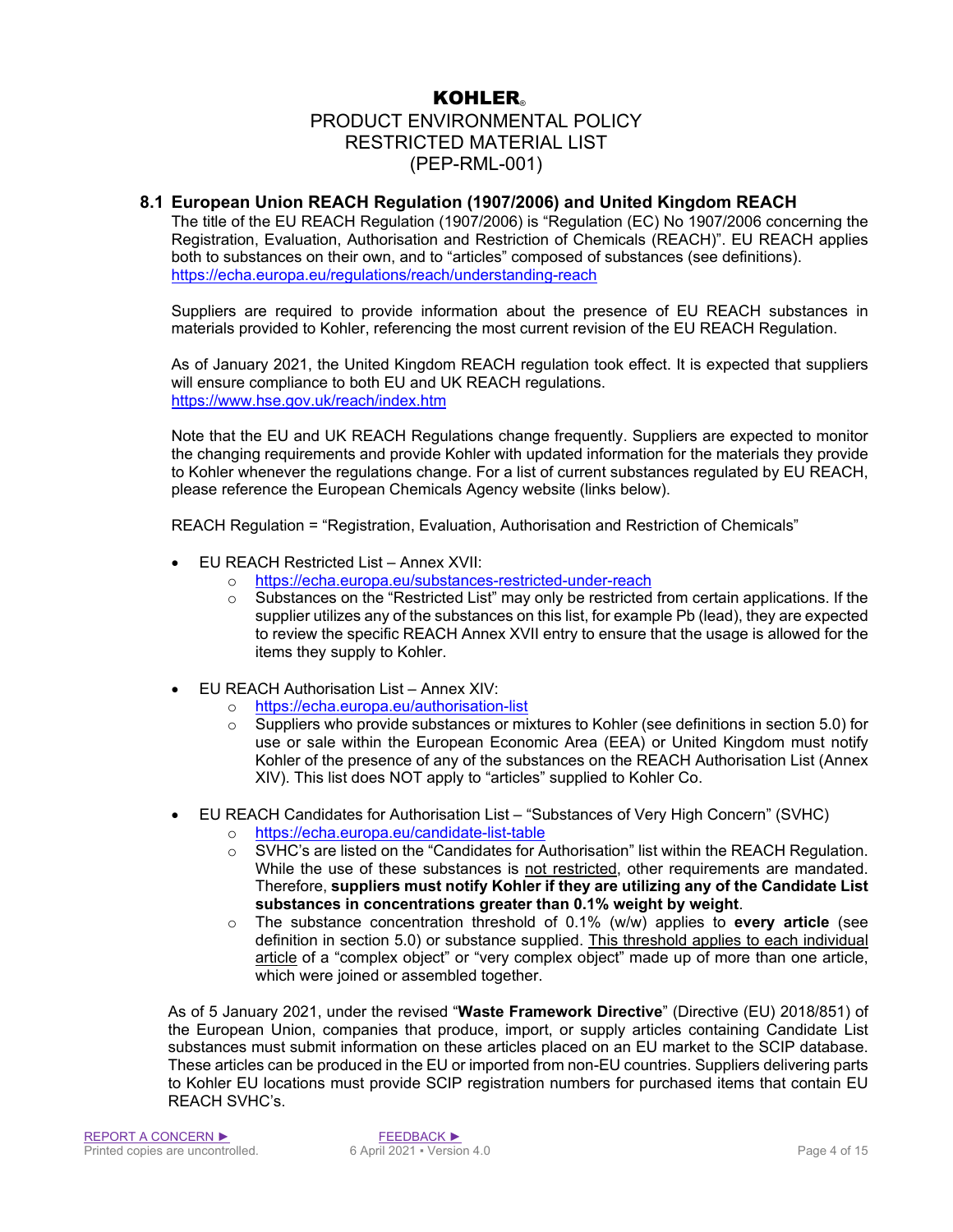# PRODUCT ENVIRONMENTAL POLICY RESTRICTED MATERIAL LIST (PEP-RML-001)

Additionally, ALL suppliers globally are expected to provide additional information as required to enable Kohler Co. to prepare and submit dossiers for products that Kohler businesses place on the market in the European Union.

<https://echa.europa.eu/scip>

### **8.2 European Union RoHS Directive (2011/65/EU) and United Kingdom RoHS Regulation (2012 No. 3032) – "Restriction of Hazardous Substances"**

The full title of the EU RoHS Directive is "Restriction of the use of certain hazardous substances in electrical and electronic equipment".

RoHS applies to all components, subassemblies, and products used in the final product that is within the scope of the Directive. This is required even if the component, subassembly, or product by itself is outside of the scope of the Directive (for example, a gasket or fastener). Kohler Co. requires RoHS information for all purchased materials regardless of whether or not the purchased item is "electronic". [http://ec.europa.eu/environment/waste/rohs\\_eee/legis\\_en.htm](http://ec.europa.eu/environment/waste/rohs_eee/legis_en.htm)

In the absence of providing "full material disclosure" (see section 7.0) for the materials provided to Kohler, suppliers are required to provide an "absence declaration" (see appendices A and B) which reflects the status of the materials to the most current version of the EU RoHS Directive (2011/65/EU as well as subsequent amendments, including 2015/863 which adds substances to the list of restricted substances).

RoHS thresholds for the restricted materials must be evaluated at the "homogeneous" level for the items covered by the declaration, not at the "finished goods" level (see definition in section 5.0). RoHS declarations MUST include disclosure of any approved RoHS exemptions that are being utilized to allow the presence of RoHS substances.

The Restriction of the Use of Certain Hazardous Substances in Electrical and Electronic Equipment Regulations (2012 No. 3032) – also known as UK RoHS, is the UK transposition of the EU RoHS Recast 2011/65/EU. As such the requirements are currently aligned and declarations for EU RoHS will also be utilized to determine compliance to UK RoHS and support UK Conformity Assessment (UKCA) product certifications for products in-scope of the requirements as of January 2021. <https://www.gov.uk/guidance/rohs-compliance-and-guidance>

### **8.3 Formaldehyde**

All suppliers of composite wood products that are affected under [Title VI of the EPA Toxic](https://www.epa.gov/formaldehyde/formaldehyde-emission-standards-composite-wood-products)  [Substances Control Act \(TSCA\)](https://www.epa.gov/formaldehyde/formaldehyde-emission-standards-composite-wood-products) and/or the [California Air Resources Board \(CARB\) Airborne Toxic](https://ww2.arb.ca.gov/our-work/programs/composite-wood-products-program)  [Control Measure](https://ww2.arb.ca.gov/our-work/programs/composite-wood-products-program) (ATCM) must acknowledge that they are compliant with the two previous regulations during the supplier registration process on the Kohler Supplier Management Platform. TSCA Title VI and the ATCM are applicable, but not limited to, manufacturers, importers, distributors, retailers, panel producers, fabricators, third party certifiers, and accreditation bodies. More details are provided in Appendix C.

### **8.4 Supplier Radiation Requirements**

All purchased materials must satisfy current governmental and safety requirements for hazardous materials such as Class 7 Radioactive Materials. To prevent radioactive contamination into Kohler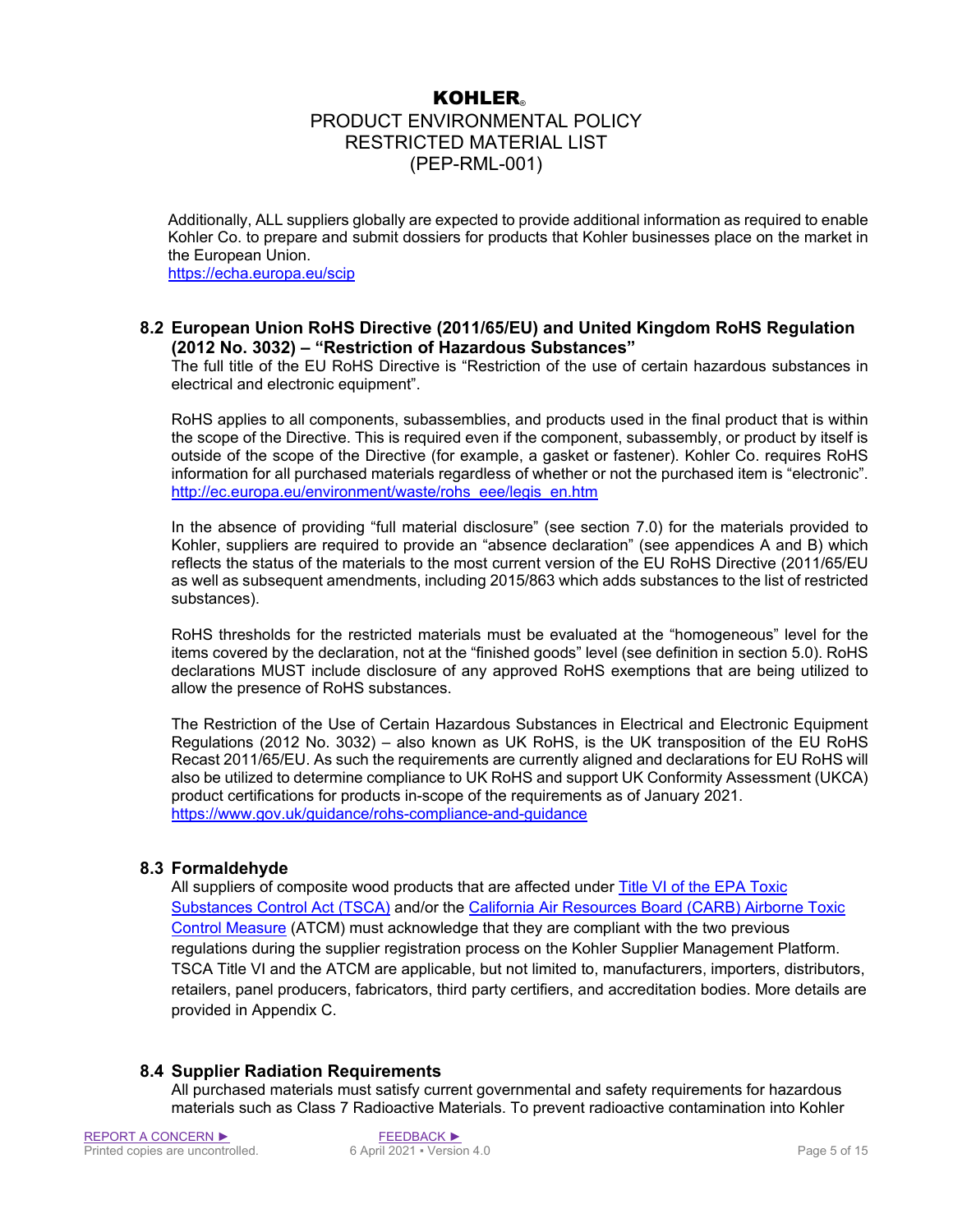Co. processes and products, all incoming metallic materials and components, including scrap being recycled for new uses, must not emit ionizing radiation at levels above 0.05 mrem/hr (0.5 uSv/hr) beyond background levels in the location of production.

If any of the materials and components supplied to Kohler Co. are found to not meet this requirement, the Supplier will at minimum be responsible for proper disposal and immediately providing Kohler Co. with nonhazardous replacement product, at the expense of the Supplier.

### **8.5 Biocidal Products**

Some products and materials sold to Kohler Co. contain substances with biocidal properties. These substances are also referred to as pesticides, disinfectants, antibacterials, or antimicrobials. Many countries where Kohler sells products require registration and authorization to use these substances, both on their own and as incorporated into other products, and therefore Kohler Co. requires suppliers to use registered and authorized materials for the markets where the products will be sold. Additionally, Kohler Co. requires suppliers to provide information about any biocidal products in use and provide registration and/or authorization details.

| Regulation                                                                                                     | Description                                                                                                                                                                                                                          | Link                                                                                                                                                                                                                    |
|----------------------------------------------------------------------------------------------------------------|--------------------------------------------------------------------------------------------------------------------------------------------------------------------------------------------------------------------------------------|-------------------------------------------------------------------------------------------------------------------------------------------------------------------------------------------------------------------------|
| Canada Pest Control<br><b>Products Act</b><br>(S.C. 2002, c.28)                                                | Provides for national regulation of pesticide<br>distribution, sale, and use. All pesticides, including<br>biocides, distributed, or sold in Canada must be<br>registered (licensed) by PMRA                                         | https://www.canada.ca/en/heal<br>th-canada/services/consumer-<br>product-safety/pesticides-pest-<br>management/public/protecting-<br>your-health-environment/pest-<br>control-products-acts-and-<br>regulations-en.html |
| <b>EU Biocidal Properties</b><br>Regulation (BPR)<br>(Regulation (EU) 528/2012)                                | All biocidal products require an authorization by<br>European Chemicals Agency (ECHA) before they<br>can be placed on the EU market, and the active<br>substances contained in that biocidal product must<br>be previously approved. | https://echa.europa.eu/regulati<br>ons/biocidal-products-<br>regulation/understanding-bpr                                                                                                                               |
| <b>US Federal</b><br>Insecticide, Fungicide,<br>and Rodenticide Act<br>(FIFRA)<br>7 U.S.C. §136 et seg. (1996) | Provides for federal<br>regulation of<br>pesticide<br>distribution, sale, and use. All pesticides distributed<br>or sold in the United States must be registered<br>(licensed) by EPA.                                               | https://www.epa.gov/laws-<br>regulations/summary-federal-<br>insecticide-fungicide-and-<br>rodenticide-act                                                                                                              |

Some of Kohler's key markets with these types of regulations include:

### **8.6 Glaze and glazed ceramics material restrictions**

The use of Lead and Cadmium, and their associated compounds, in materials purchased by Kohler Co. used for glaze mixtures, overlays applied to ceramics, or in already-glazed products, are strictly prohibited. This includes ceramic sanitary ware, kitchen sinks, and ceramic tiles.

### **8.7 Additional hazardous substance regulations**

There are many other hazardous substance regulations emerging globally which regulate other "substances of concern". Suppliers will be cooperative in assessing the status of Kohler products in relation to these regulations. As indicated in the description, some regulations only require notification of the presence of certain substances while others require restriction of specific substances.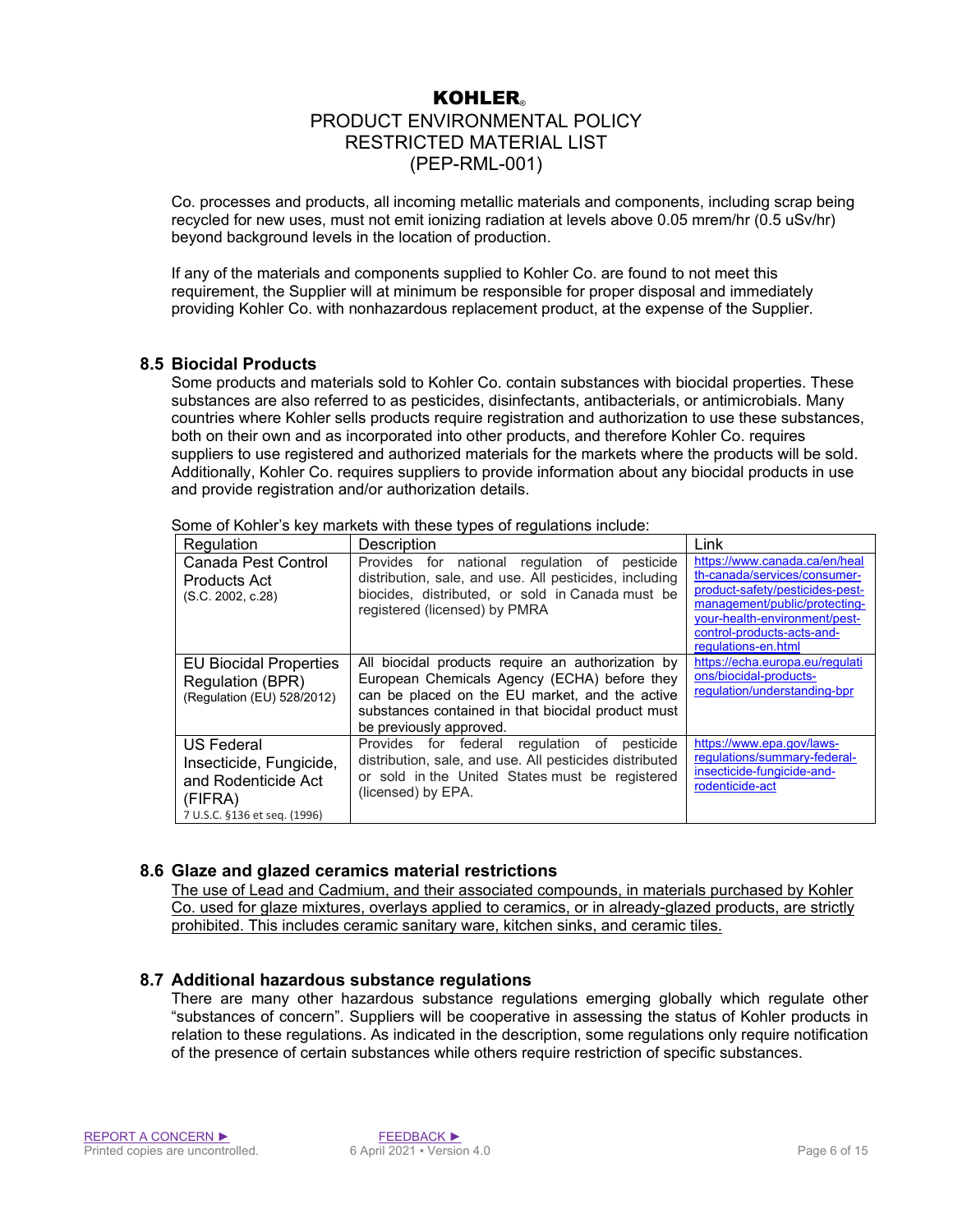# PRODUCT ENVIRONMENTAL POLICY RESTRICTED MATERIAL LIST (PEP-RML-001)

| Regulation                                                                                        | Description                                                                                                                                                                                                                                                                                    | Link                                                                                    |
|---------------------------------------------------------------------------------------------------|------------------------------------------------------------------------------------------------------------------------------------------------------------------------------------------------------------------------------------------------------------------------------------------------|-----------------------------------------------------------------------------------------|
| California Safe<br>Drinking Water and<br><b>Toxic Enforcement Act</b><br>of 1986 (Proposition 65) | Notification required.<br>Businesses are required to provide "clear and<br>reasonable" warning before exposing anyone to a<br>listed chemical.                                                                                                                                                 | https://oehha.ca.gov/proposi<br>tion-65                                                 |
| China RoHS<br>(GB/T-26572)                                                                        | Notification and restriction required.<br>Suppliers must provide information about China RoHS<br>substances in components in the format of the China<br>RoHS "Hazardous Substances Disclosure Table"                                                                                           |                                                                                         |
| <b>EU Batteries Directive</b><br>(2006/66/EC)                                                     | <b>Restriction required.</b><br>Includes restrictions for hazardous substances in<br>batteries (mercury, cadmium)                                                                                                                                                                              | http://ec.europa.eu/environ<br>ment/waste/batteries/index.<br>htm                       |
| <b>EU Food Contact</b><br><b>Materials Regulation</b><br>(1935/2004/EC)                           | <b>Restriction required.</b><br>In addition to the general regulation, certain FCMs<br>are covered by specific EU measures. Ceramic<br>articles intended to come into contact with foods,<br>including kitchen sinks, are also in the scope of the<br>directive 84/500/EEC (lead and cadmium). | https://ec.europa.eu/food/saf<br>ety/chemical safety/food con<br>tact materials en      |
| <b>EU Packaging</b><br>Directive (94/62/EC)                                                       | <b>Restriction required.</b><br>Includes restrictions for substances in packaging.                                                                                                                                                                                                             | http://ec.europa.eu/environ<br>ment/waste/packaging/legis.<br>htm                       |
| <b>Ozone Depleting</b><br>Substances (ODS)<br>(Regulation (EC)<br>1005/2009)                      | <b>Restriction required.</b><br>Prohibits / restricts<br>of Ozone<br>Depleting<br>use<br>Substances (ODS) in accordance with the Montreal<br>Protocol.                                                                                                                                         | https://eur-<br>lex.europa.eu/legal-<br>content/EN/TXT/?uri=LEGIS<br><b>SUM:ev0021</b>  |
| Persistent Organic<br>Pollutants (POPs)<br>(Regulation (EC) 850/2004)                             | <b>Restriction required.</b><br>Prohibits/restricts the use of Persistent<br>Organic<br>Pollutants (POPs) in accordance with the UNECE<br>Protocol and the Stockholm Convention                                                                                                                | http://ec.europa.eu/environ<br>ment/chemicals/international<br>conventions/index en.htm |

### **9.0 Additional hazardous substance compliance and notification requirements**

Kohler closely monitors for the presence of substances that may pose health and/or environmental concerns whether they are currently restricted or have the potential to be regulated in the future. Suppliers must adhere to existing regulatory requirements that prohibit or restrict specific substances as indicated below and inform Kohler if substances listed as "reportable" are contained in the items they are providing.

All substances listed in the table are either categorically **prohibited**, **restricted** at a specific threshold, or **reportable** (not restricted, but supplier must inform Kohler of the presence of these substances).

| Substance                                                               | <b>CAS Registry Number</b> | Control           |
|-------------------------------------------------------------------------|----------------------------|-------------------|
|                                                                         |                            | Level             |
| Antimony Trioxide                                                       | 1309-64-4                  | Reportable        |
| Asbestos, including brown, blue and white asbestos, Tremolite           | Multiple                   | <b>PROHIBITED</b> |
| Materials supplied to Kohler may not contain or be exposed to asbestos. |                            |                   |
| Bis (2-ethylhexyl)phthalate (DEHP)                                      | 117-81-7                   | Restricted        |
| Bisphenol A (BPA) - 4,4' -isopropylidenediphenol                        | 80-05-7                    | Reportable        |
| <b>Brominated Flame Retardants</b>                                      | Multiple                   | Reportable        |
| Butyl benzyl phthalate (BBP)                                            | 85-68-7                    | Restricted        |
| Cadmium and its compounds                                               | 7440-43-9 and others       | Restricted        |
| Chlorinated hydrocarbons                                                | Several                    | <b>PROHIBITED</b> |
| Cobalt metal                                                            | 7440-48-4                  | Reportable        |
| Cyanide and its compounds                                               | $57-12-5$                  | Restricted        |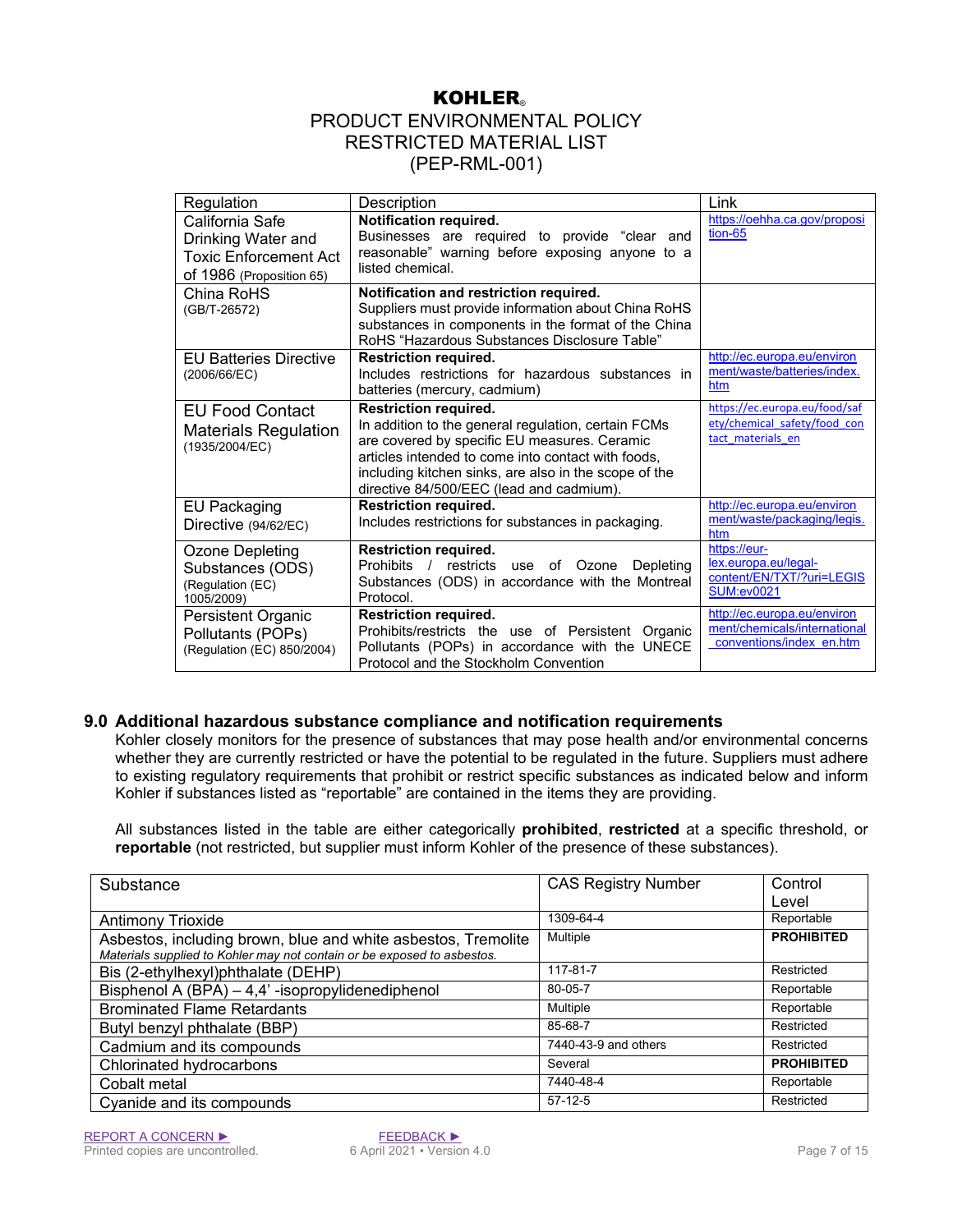# PRODUCT ENVIRONMENTAL POLICY RESTRICTED MATERIAL LIST (PEP-RML-001)

| Diarsenic trioxide                                                                                                                 | 1327-53-3                                                                                                      | Restricted                  |
|------------------------------------------------------------------------------------------------------------------------------------|----------------------------------------------------------------------------------------------------------------|-----------------------------|
| Dibutyl phthalate (DBP)                                                                                                            | 84-74-2                                                                                                        | Restricted                  |
| Diisobutyl phthalate (DIBP)                                                                                                        | 84-69-5                                                                                                        | Restricted                  |
| Fluorinated greenhouse gases (PFC, SF6, HFC)                                                                                       | Several                                                                                                        | <b>PROHIBITED</b>           |
| Halogenated materials                                                                                                              | Multiple                                                                                                       | Reportable                  |
| Chromium VI compounds                                                                                                              | Multiple                                                                                                       | Restricted                  |
| ILFI Red List and Watch List Materials (definition in section 6.0)<br>See https://living-future.org/declare/declare-about/red-list | Multiple                                                                                                       | Reportable                  |
| Lead and its compounds                                                                                                             | 7439-92-1 and others                                                                                           | Restricted                  |
| Mercury and its compounds                                                                                                          | 7439-97-6 and others                                                                                           | Restricted                  |
| Nickel and its compounds                                                                                                           | 7440-02-0 and others                                                                                           | Reportable                  |
| Perchlorates                                                                                                                       | Multiple                                                                                                       | Restricted                  |
| Phenol, Isopropylated Phoshpate (3:1) (PIP (3:1))                                                                                  | 68937-41-7                                                                                                     | <b>PROHIBITED</b>           |
| Polybrominated biphenyls (PBB)                                                                                                     | Multiple                                                                                                       | Restricted                  |
| Polybrominated diphenyl ethers (PBDE)<br>(Includes DecaBDE)                                                                        | Multiple                                                                                                       | Restricted                  |
| Polychlorinated Biphenyls (PCB's)                                                                                                  | 1336-36-3, 11097-69-1, 2437-79-8,<br>11096-82-5, 53469-21-9                                                    | <b>PROHIBITED</b>           |
| Poly- and perfluoroalkyls<br>(PFAS including PFOA and PFOS)                                                                        | 335-67-1, 1763-23-1<br>There are over 5000 PFAS<br>substances - Kohler requires<br>knowledge of any being used | Restricted or<br>Reportable |
| Polychlorinated naphthalenes (PCN)                                                                                                 | Several, for example 70776-3-3                                                                                 | Restricted                  |
| Polyvinyl Chloride (PVC)                                                                                                           | $9002 - 86 - 2$                                                                                                | Reportable                  |
| Short chain and medium chain chlorinated paraffins                                                                                 | 85535-84-8. 85535-85-9                                                                                         | Restricted                  |
| $(A$ Ikanes C10-13 and C14-17, chloro $)$                                                                                          |                                                                                                                |                             |
| Silicones                                                                                                                          | Multiple                                                                                                       | Reportable                  |
| Tetrabromo-Bisphenol A (TBBPA)                                                                                                     | 79-94-7                                                                                                        | Reportable                  |

## **10.0 Conflict Minerals**

While these minerals are not "restricted, controlled or hazardous substances", their sourcing is regulated under US SEC Dodd-Frank Act requirements as well as Regulation (EU) 2017/821 of the European Parliament.

Under both the US and EU regulations for so-called "conflict minerals", the current minerals of concern are:

- Cassiterite (tin) CAS No. 7440-31-5
- Wolframite (tungsten) CAS No. 7440-33-7
- Coltan (tantalum) CAS No. 7440-25-7
- Gold CAS No. 7440-57-5

Suppliers must provide Kohler with information regarding whether these minerals are present and the original source, if applicable. The reporting should be completed using the industry-standard "Conflict Minerals Reporting Template" which can be completed at the supplier level (CMRT). <http://www.responsiblemineralsinitiative.org/conflict-minerals-reporting-template/>

Other countries and US states have additional responsible supplier requirements regarding Conflict Minerals sourcing. Suppliers may be requested to provide documentation to comply with developing declaration requirements for Conflict Minerals.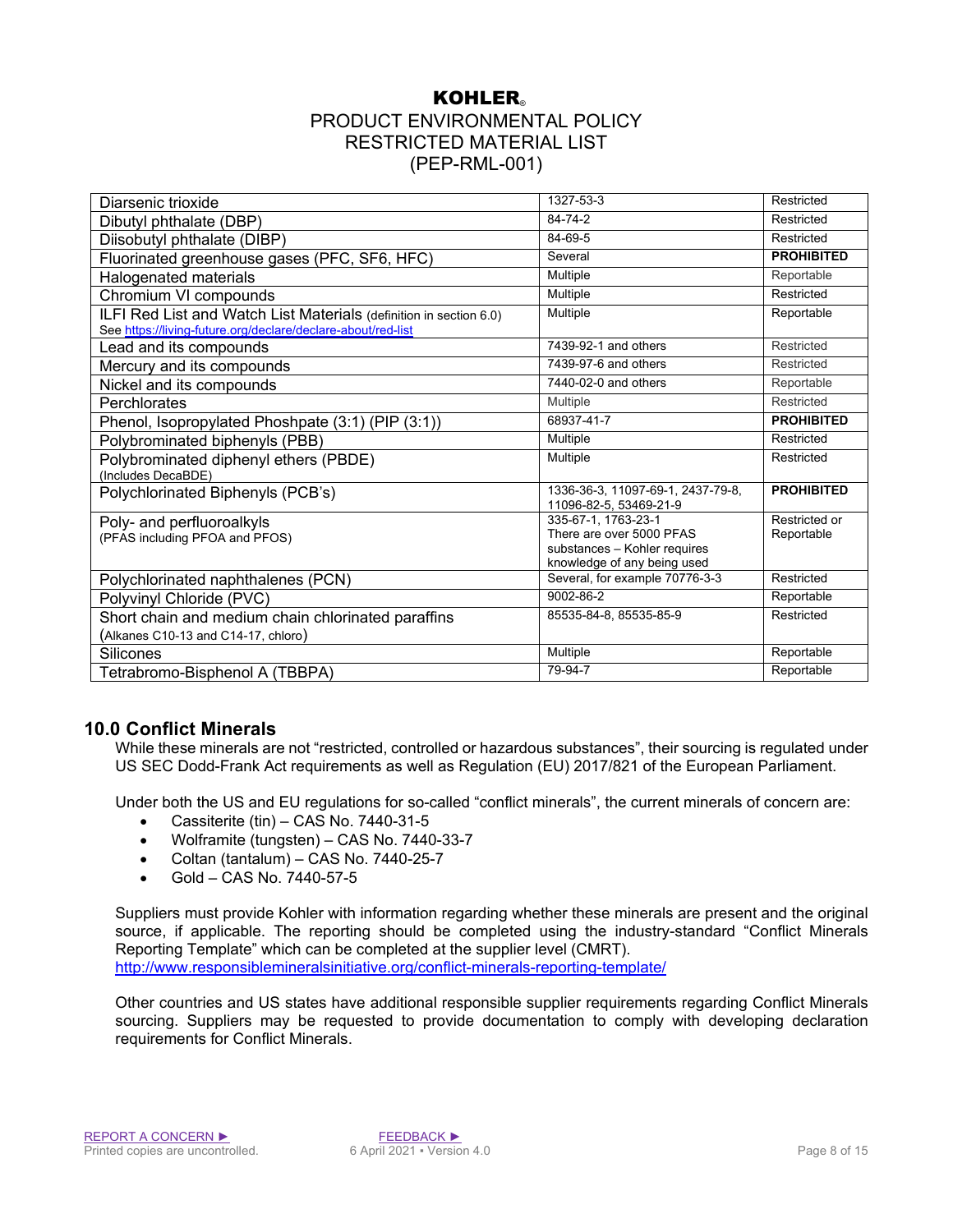# PRODUCT ENVIRONMENTAL POLICY RESTRICTED MATERIAL LIST (PEP-RML-001)

### **HISTORY**

| <b>VERSION</b> | <b>DATE</b>   | <b>DESCRIPTION</b>                                                                                                                                                                                                                                                                                                                                                                                                                                                                                                                                                                                                                                                                                                                                                                                                                                                                                                                                                                                                                                                                                                                                           |
|----------------|---------------|--------------------------------------------------------------------------------------------------------------------------------------------------------------------------------------------------------------------------------------------------------------------------------------------------------------------------------------------------------------------------------------------------------------------------------------------------------------------------------------------------------------------------------------------------------------------------------------------------------------------------------------------------------------------------------------------------------------------------------------------------------------------------------------------------------------------------------------------------------------------------------------------------------------------------------------------------------------------------------------------------------------------------------------------------------------------------------------------------------------------------------------------------------------|
| 1.0            | 13-May-2019   | Initial release drafted by Cally Edgren                                                                                                                                                                                                                                                                                                                                                                                                                                                                                                                                                                                                                                                                                                                                                                                                                                                                                                                                                                                                                                                                                                                      |
| 2.0            | 6 September-  | Establishing Kohler Co. product environmental requirements<br>1.<br>2.<br>Include product chemical and composition regulations and substances of concern<br>3.<br>Clarifies expectations from suppliers<br>4.<br>Clarifies documentation requirements.<br>Initial draft revised by Cally Edgren, Michael Read & Chelsie Warner:                                                                                                                                                                                                                                                                                                                                                                                                                                                                                                                                                                                                                                                                                                                                                                                                                              |
|                | 2019          | 1.<br>Refined Kohler Co. functional areas impacted by this policy<br>2.<br>More granularly defined the Scope of this policy<br>Updated reference date of REACH SVHC list in Appendix F to reflect July 2019 update<br>3.<br>Removed references to Quality responsibilities as this is managed differently by various<br>4.<br>Kohler Co. business groups<br>5.<br>Final Legal review modifications accepted                                                                                                                                                                                                                                                                                                                                                                                                                                                                                                                                                                                                                                                                                                                                                  |
| 3.0            | 24 April 2020 | Revision by Cally Edgren<br>Clarified Supplier Responsibilities in section 4.0 to address requirements for formaldehyde<br>1.<br>and radiation requirements, submission of composition data through third-party data<br>collection activities, and design change management notifications<br>Clarified Supplier Radiation Requirements and renumbered remaining sections accordingly<br>2.<br>3.<br>Added section 7.0 outlining Full Material Disclosure requirements<br>4.<br>Added RoHS substances to section 8.0<br>5.<br>Added US EPA Federal Insecticide, Fungicide and Rodenticide Act (FIFRA) to section 8.5<br>6.<br>Added reference to EU "Conflict Minerals" requirements in section 9.0<br>7.<br>Added references to the United Kingdom in addition to European Union<br>8.<br>Added clarification for "Full Material Disclosure" in definitions instead of as Appendix A<br>9.<br>Created a separate section for formaldehyde requirements and added an appendix with<br>specific requirements<br>10. Removed Appendices A, E and F and relabeled others accordingly<br>11. Other minor points for clarification                                 |
| 4.0            | 6 April 2021  | Revision by Cally Edgren<br>Added reference to the EU SCIP Database in regard to EU REACH SVHC reporting in both<br>1.<br>the definitions section 6.0 and EU REACH section 8.1.<br>2.<br>Created section 8.5 for "Biocidal products" and moved references to use of authorized<br>materials under EU Biocidal Products Regulation and US FIFRA to this section. Added<br>requirement for compliance to Canadian Pest Control Products Act. All subsequent sections<br>renumbered accordingly.<br>Created section 8.6 for "Glaze material restrictions".<br>3.<br>Added EU Food Contact Materials Regulation to the "Additional hazardous substance"<br>4.<br>regulations" in section 8.7.<br>Added Phenol, Isopropylated Phosphate (3:1) to section 9.0 due to new US TSCA<br>5.<br>prohibition.<br>United Kingdom requirements added in conjunction with European Union requirements to<br>6.<br>reflect the end of the transition period of the UK exit from the EU.<br>Added Appendices C & D for EU REACH and CA Prop 65 templates to be utilized with<br>7.<br>Assent data collection program if needed. Moved Formaldehyde requirements to Appendix E. |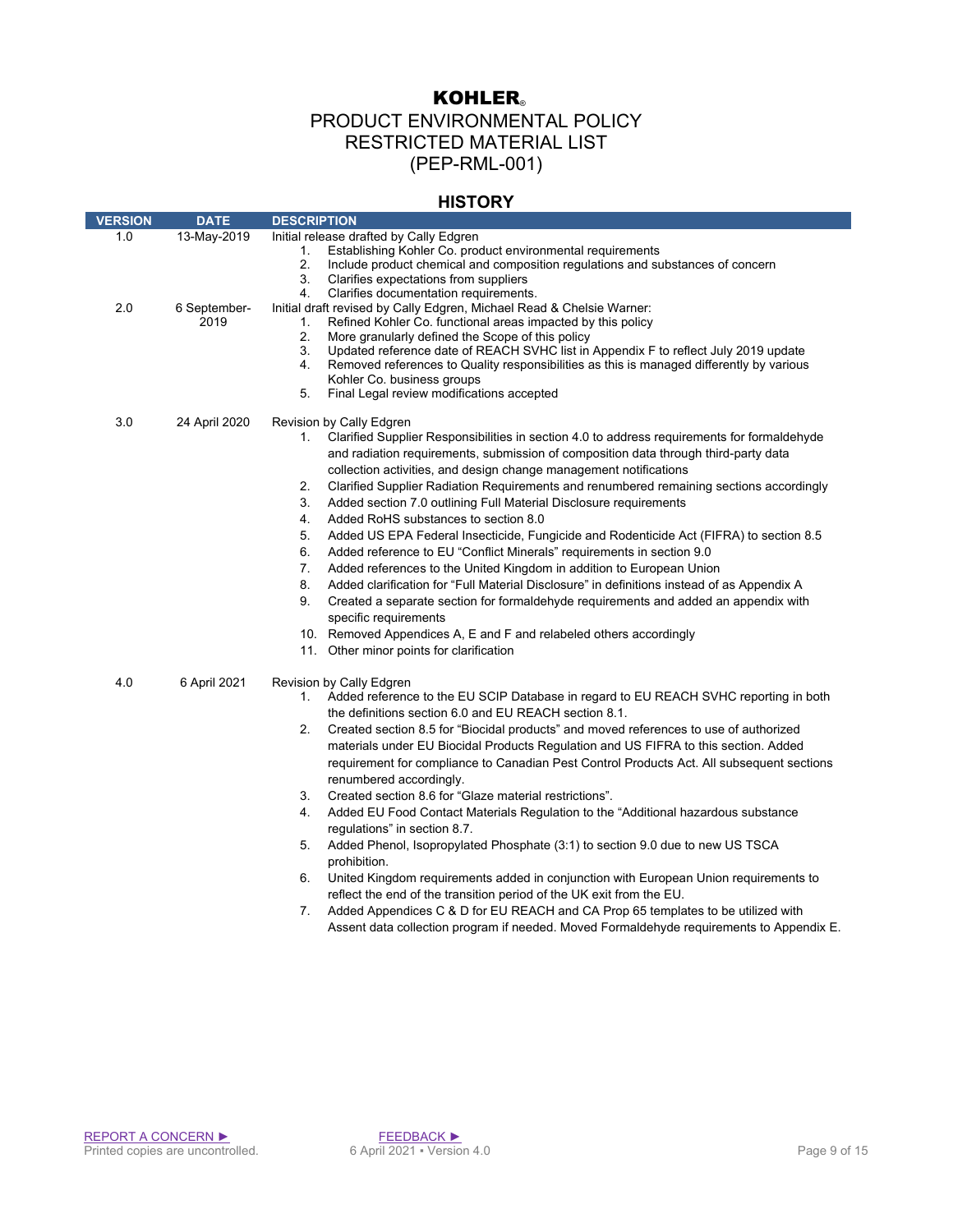(PEP-RML-001)

# **Appendix A - Requirements for Supplier Declaration for EU/UK RoHS**

In most situations, a supplier-provided "Certificate of Conformity" (CoC) declaration for the EU RoHS Directive and UK RoHS Regulation is acceptable documentation for the technical file to support compliance. Guidance for a Certificate of Conformity is provided below, with an example following in Appendix B.

Depending on the component and supplier risk, additional documentation, including a "Full Material Disclosure" (FMD) and/or analytical test report may also be requested by Kohler in order to meet our obligations under harmonized standards EN 50581:2012 / IEC 63000:2016 / EN IEC 63000:2018 *"Technical documentation for the assessment of electrical and electronic products with respect to the restriction of hazardous substances"*.

#### **Supplier Declaration "Certificate of Conformance"**

A supplier RoHS declaration provided to Kohler (also known as a "Certificate of Compliance" or RoHS CoC) must include (at a minimum) the following:

- A reference to the Directive against which compliance is claimed (EU RoHS Directive 2011/65/EU and UK RoHS 2012 No. 3032).
	- $\circ$  The declaration should also include a reference to amendment 2015/863 ("phthalates") and any subsequent amendments that change the substances listed in the EU RoHS Directive Annex II.
- A declaration confirming that the restricted substance content of the material, part, and/or subassembly is within the levels permitted by the regulation referenced.
	- o If a substance is present above the level permitted, an allowable (and non-expired) application exemption from Annex III of the EU RoHS Directive **must** be identified on the declaration.
- Part number and description of the item(s) provided to Kohler.
	- $\circ$  The declaration shall cover a specific material, part, and/or sub-assembly, or a specific range of materials, parts, and/or subassemblies.
	- $\circ$  It is acceptable to list multiple parts on the same certificate using a table format.
	- Date of first manufacture for meeting the material restrictions.
- Signature of a company representative.
- Date of issue for the declaration.
- The declaration must be on company letterhead (company name, address, phone).
- The declaration must be provided in English or another approved language of a European Union Member State.

Other suggested information:

- Contact information for follow-up questions.
- Suggested alternatives for parts that do not meet restrictions.
- Method used to determine compliance of parts (i.e. third-party material testing or supply chain and manufacturing process evaluation).
	- $\circ$  If analytical testing has been completed (preferably in accordance with IEC/EN 62321), it is requested that a dated copy of results be included with the documentation.

#### **Analytical Test Results**

Analytical test results using methods described or referenced in IEC 62321:2008 and subsequent updates may be requested for certain components or commodities.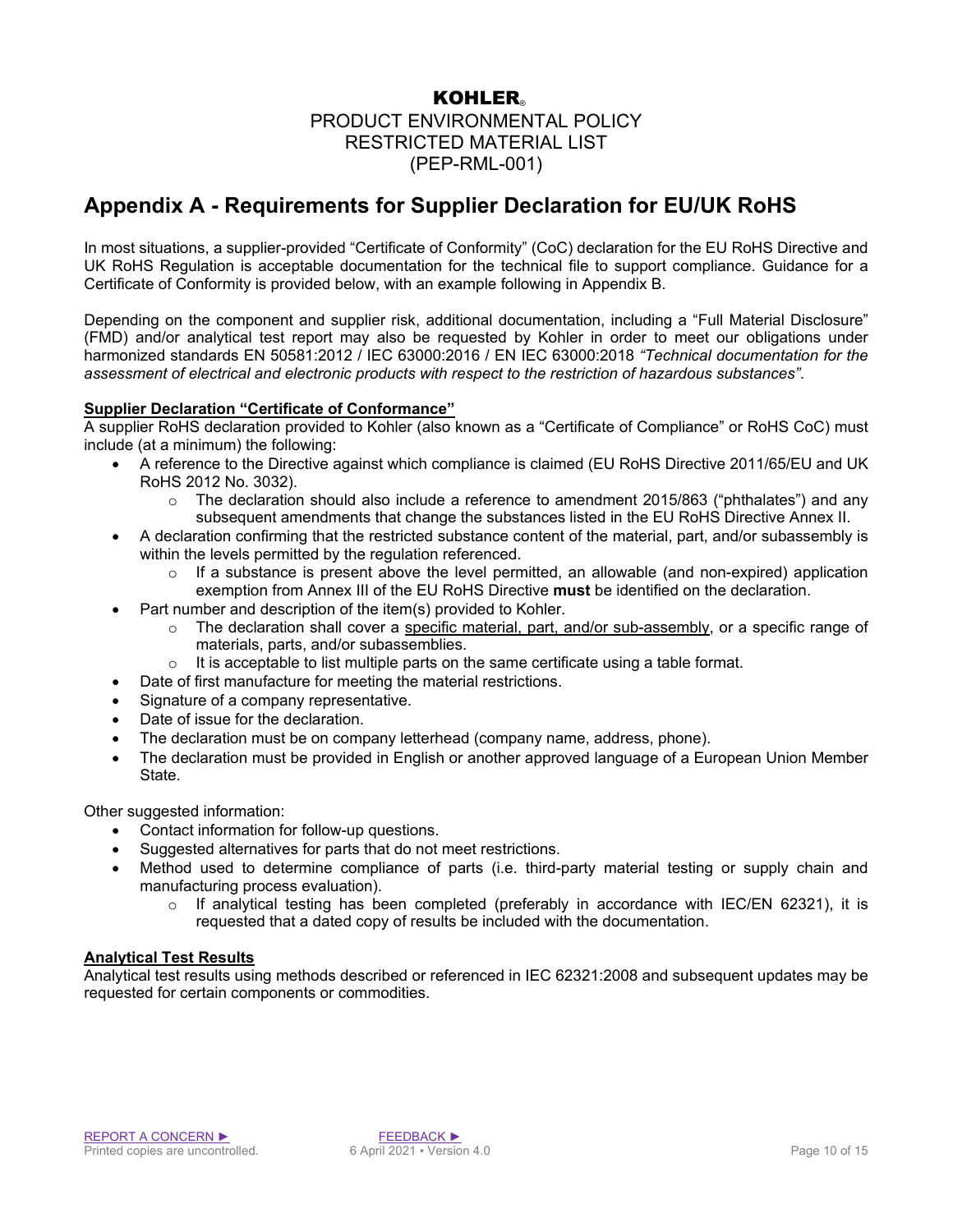# **Appendix B – Template for an EU/UK RoHS Declaration**

Below is an example that can be used for an EU/UK RoHS declaration. It is not mandatory that suppliers use this template, but information shown in the table, and reference to the specific regulation and amendment 2015/863, is required. It is acceptable to include multiple parts on the same declaration using the table format.

# ---------------------------------------------------------------------------------------------------------- *(Insert Company Letterhead)*

### **Company Name:**

**Date:**

# **Declaration of EU/UK RoHS Compliance**

The table below indicates the status of parts in regard to the European Union Directive 2011/65/EU – Restriction of Hazardous Substances (RoHS) Directive, and its subsequent amendments, including 2015/863 amending Annex II of the Directive, as well as the requirements of The Restriction of the Use of Certain Hazardous Substances in Electrical and Electronic Equipment Regulations (2012 No. 3032) – also known as UK RoHS.

#### **Quantity limits are calculated at the homogeneous material level:**

- 1. Lead (Pb) 0,1% (1000 ppm)
- 2. Mercury (Hg) 0,1% (1000 ppm)
- 3. Cadmium (Cd) 0,01% (100 ppm) *this is a lower threshold than other restricted substances*
- 4. Hexavalent Chromium (Cr VI) 0,1% (1000 ppm)
- 5. Polybrominated Biphenyls (PBB) 0,1% (1000 ppm)
- 6. Polybrominated Diphenyl Ethers (PBDE) 0,1% (1000 ppm)
- 7. Bis(2-Ethylhexyl) phthalate (DEHP) 0,1% (1000 ppm)
- 8. Benzyl butyl phthalate (BBP) 0,1% (1000 ppm)
- 9. Dibutyl phthalate (DBP) 0,1% (1000 ppm)
- 10. Diisobutyl phthalate (DIBP) 0,1% (1000 ppm)

If the amount of a substance exceeds the allowable limit and a RoHS exemption **is** applicable, **the appropriate EU RoHS exemption must be listed** in the RoHS Compliant Parts List below. If a part contains more than one RoHS listed substance, list each one on a separate line.

| <b>Part Number(s)</b> | <b>Description</b>      | <b>RoHS Status</b>               | <b>RoHS Substance</b><br>Name (if present) | <b>Homogeneous</b><br><b>Concentration</b> | <b>EU RoHS</b><br>exemptions<br>used |
|-----------------------|-------------------------|----------------------------------|--------------------------------------------|--------------------------------------------|--------------------------------------|
| A2X33                 | <b>Plastic housing</b>  | Compliant                        | <b>NONE</b>                                |                                            |                                      |
| SNJ401                | Aluminum mounting frame | Compliant by use of<br>exemption | Lead                                       | 0.2%                                       | 6(b)                                 |
| <b>PLJ804</b>         | Standoff Insulator      | Not Compliant                    | Lead                                       | 4.1%                                       | N/A                                  |

| <b>Print Name:</b> | Signed: |
|--------------------|---------|
| Title:             | Date:   |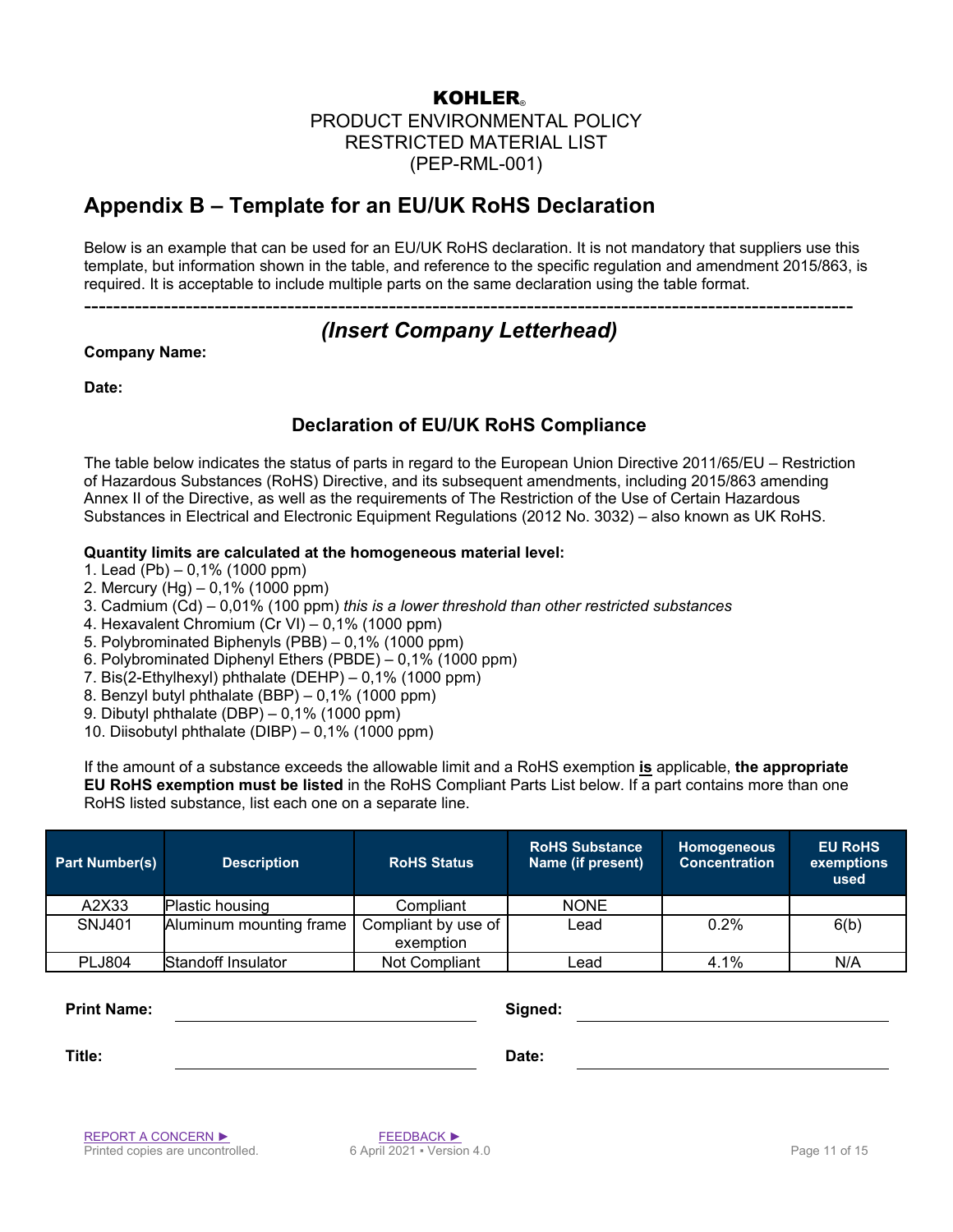PRODUCT ENVIRONMENTAL POLICY RESTRICTED MATERIAL LIST (PEP-RML-001)

# **Appendix C – Template for EU REACH Declaration**

Below is an example that can be used for an EU REACH declaration. It is not mandatory that suppliers use this template, but information shown in the tables, and the declaration being against the most current EU REACH SVHC list, is required. It is acceptable to include multiple parts on the same declaration using the table format.

----------------------------------------------------------------------------------------------------------

# *(Insert Company Letterhead)*

**Company Name:**

**Date:**

## **Declaration of European Union REACH Candidate List Substances**

(Substances of Very High Concern – SVHC's)

The table below indicates the status of parts in regard to the European Union Regulation (EC) 1907/2006 – "Registration, Evaluation, Authorization and Restriction of Chemicals (REACH)" **"Candidates for Authorisation List"** (Substances of Very High Concern, also known as SVHC's) published and updated by the European Chemicals Agency (ECHA). [https://echa.europa.eu/candidate-list-table.](https://echa.europa.eu/candidate-list-table)

Per Article 33(1) of EU REACH, any SVHC present above 0,1% w/w at the article level (as defined by the regulation) must be reported to the recipient of the article.

This declaration is against the **most current Candidate List published** as of the date of the declaration, as shown on the website referenced above.

#### **If a part contains more than one SVHC, each is listed on a separate line.**

| <b>Part Number(s)</b> | <b>Description</b>             | <b>SVHC Name</b><br>(if present) | <b>CAS Number</b><br>or EC Number | <b>Concentration</b><br>$(w/w\%)$ | <b>EU SCIP Database</b><br><b>Number</b><br>(if submitted) |
|-----------------------|--------------------------------|----------------------------------|-----------------------------------|-----------------------------------|------------------------------------------------------------|
| A2X33                 | <b>Plastic Housing</b>         | <b>NONE</b>                      |                                   |                                   |                                                            |
| SNJ401                | <b>Aluminum Mounting Frame</b> | Lead                             | 7439-92-1                         | 0.2%                              | 4a8e4a91-733z-5bje-m01                                     |
| <b>PLJ804</b>         | <b>Standoff Insulator</b>      | Lead                             | 7439-92-1                         | 4.1%                              | 21jc525-e096-4kl1230                                       |
|                       |                                |                                  |                                   |                                   |                                                            |
|                       |                                |                                  |                                   |                                   |                                                            |

None of the product(s) provided to Kohler Co. contain substances restricted by the **EU REACH Annex XVII, "The Restricted List",** above allowable thresholds or for applications that are prohibited by the regulation.

| <b>Print Name:</b> | Signed: |  |
|--------------------|---------|--|
| Title:             | Date:   |  |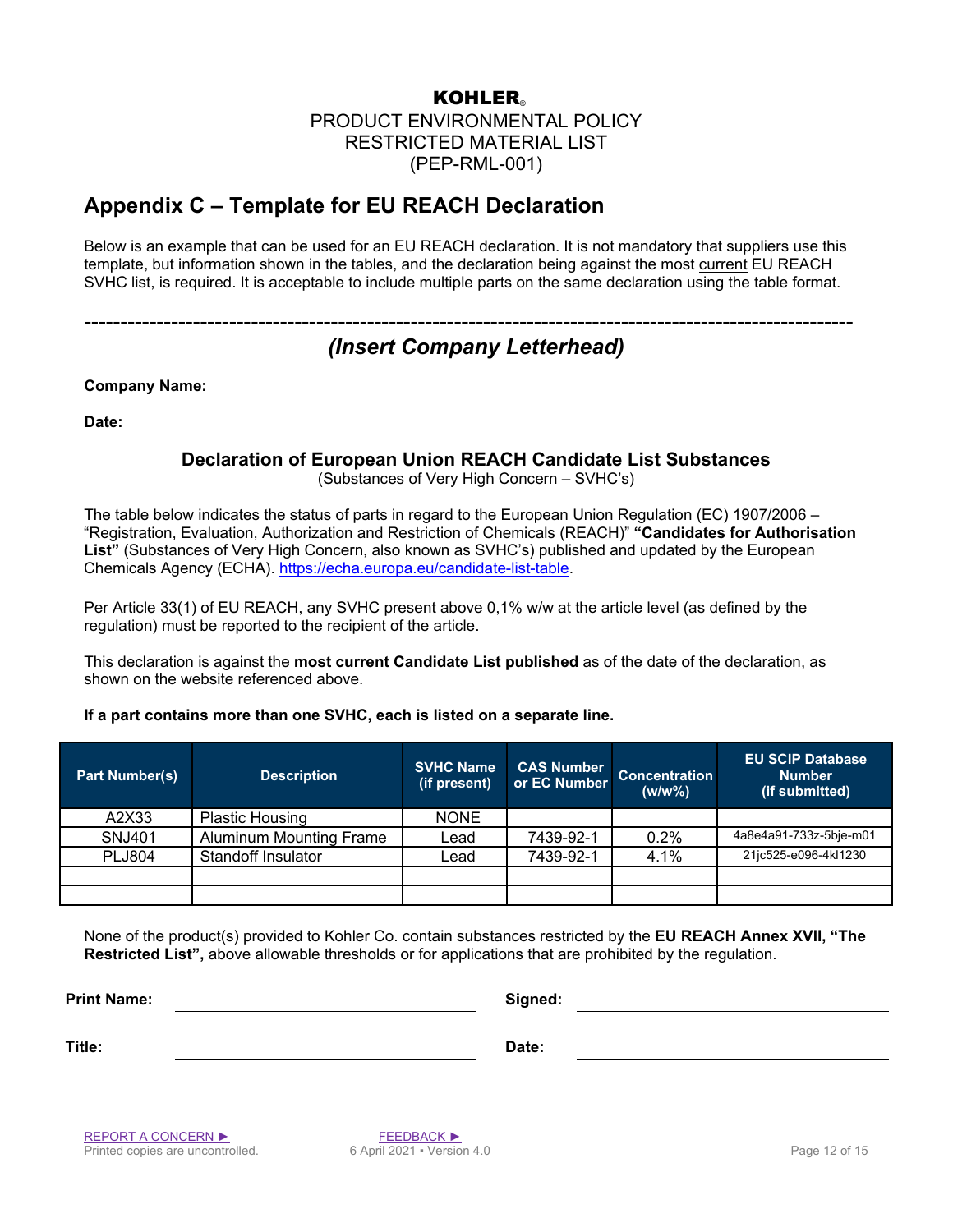# **Appendix D – Template for California Prop 65 Declaration**

Below is an example that can be used for a CA Prop 65 substance declaration. It is not mandatory that suppliers use this exact template, but information shown in the tables, and the declaration being against the most current CA Proposition 65 substances list, is required. It is acceptable to include multiple parts on the same declaration using the table format.

----------------------------------------------------------------------------------------------------------

# *(Insert Company Letterhead)*

**Company Name:**

**Date:**

# **Declaration of California Proposition 65 Listed Substances**

(Safe Drinking Water and Toxic Enforcement Act)

The table below indicates the status of parts in regard to the US State of California Safe Drinking Water and Toxic Enforcement Act of 1986 (Proposition 65), published and updated by the California Office of Environmental Health Hazard Assessment (OEHHA).<https://oehha.ca.gov/proposition-65/proposition-65-list>

This declaration is against the **most current list published** as of the date of the declaration, as shown on the website referenced above.

### **If a part contains more than one listed substance, list each one on a separate line.**

| <b>Part Number(s)</b> | <b>Description</b>             | <b>CA Prop 65 Listed</b><br><b>Substance Name</b><br>(if present) | <b>CAS Number</b> | <b>Concentration</b><br>$(w/w\%)$ |
|-----------------------|--------------------------------|-------------------------------------------------------------------|-------------------|-----------------------------------|
| A2X33                 | <b>Plastic Housing</b>         | <b>NONE</b>                                                       |                   |                                   |
| <b>SNJ401</b>         | <b>Aluminum Mounting Frame</b> | Lead                                                              | 7439-92-1         | 0.2%                              |
| <b>PLJ804</b>         | <b>Standoff Insulator</b>      | Lead                                                              | 7439-92-1         | 4.1%                              |
| <b>PLJ804</b>         | Standoff Insulator             | Styrene                                                           | 100-42-5          | 3.2%                              |
|                       |                                |                                                                   |                   |                                   |

**Print Name: Signed:**

**Title: Date:**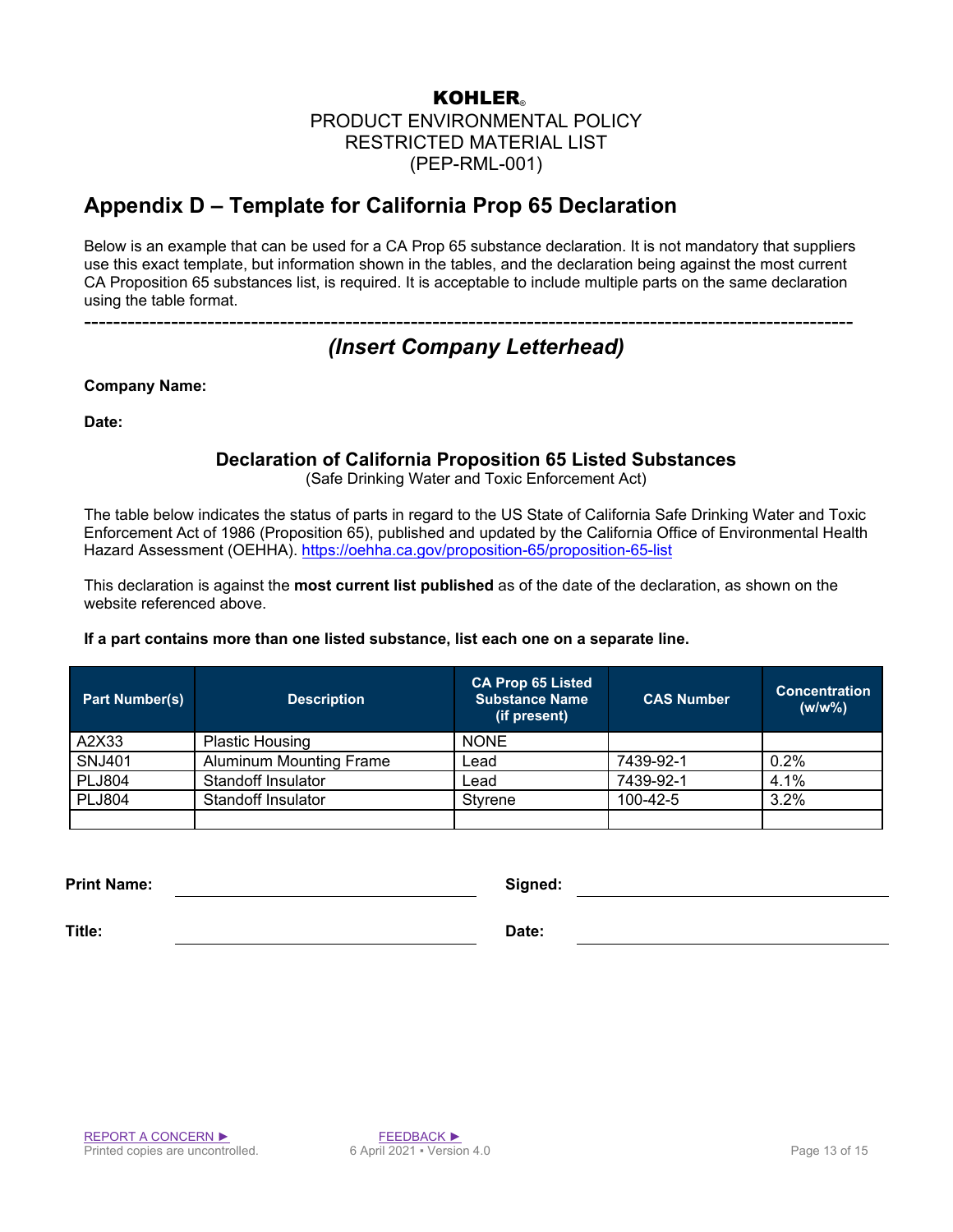PRODUCT ENVIRONMENTAL POLICY RESTRICTED MATERIAL LIST (PEP-RML-001)

# **Appendix E – Formaldehyde Certification Requirements**

### **Toxic Substances Control Act Title VI (40 CFR Part 770)**

Formaldehyde Emission Standards for Composite Wood Products.

The purpose of this final rule is to reduce formaldehyde emissions from composite wood products, and finished goods containing these products, that are sold, supplied, offered for sale, or manufactured (including imported) in the United States. The composite wood products covered by this final rule include hardwood plywood, mediumdensity fiberboard and particleboard, and finished goods containing these products.

TSCA Title VI is applicable but not limited to manufacturers, importers, distributors, retailers, panel producers, fabricators, third party certifiers, and accreditation bodies of composite wood products and finished goods containing these products that are sold, supplied, offered for sale, or manufactured (including imported) in the United States.

<https://www.epa.gov/formaldehyde/formaldehyde-emission-standards-composite-wood-products>

REGULATION REQUIREMENTS INCLUDE:

- Panels or bundles of panels must be labelled with the panel producer's name, the lot number, the number of the EPA TSCA Title VI TPC, and a statement that the products are TSCA Title VI certified.
- Fabricators of finished goods must label every finished good they produce, or every box or bundle containing finished goods.
- Product labelling shall be applied as a stamp, tag, or sticker.
- The labelling must include, at a minimum, in legible English text; the fabricator's name, the date the finished good was produced (in month/year format), and a statement that the finished goods are TSCA Title VI compliant.
- All applicable invoices must include a statement that the composite wood products, component parts, or finished goods are TSCA Title VI compliant.
- For imports, be prepared to produce upon request records identifying the panel producer and the date the composite wood products were produced.

### **California Code of Regulations §93120 through 93120.12**

Airborne Toxic Control Measure (ATCM) to Reduce Formaldehyde Emissions from Composite Wood Products

The purpose of this airborne toxic control measure is to reduce formaldehyde emissions from composite wood products and finished goods that contain composite wood products that are sold, offered for sale, supplied, used, or manufactured for sale in California. The composite wood products covered by this regulation are hardwood plywood, medium density fiberboard, and particleboard.

The ATCM applies to manufacturers, distributors, importers, fabricators, retailers, and third-party certifiers of composite wood products and finished goods that contain composite wood products, which are destined for use in California market.

<https://www.arb.ca.gov/toxics/compwood/compwood.htm>

#### REGULATION REQUIREMENTS INCLUDE:

• Kohler Co. suppliers/vendors must certify the composite wood products and finished goods supplied are compliant with the regulation including the applicable emissions standards, third-party certification, and the applicable record keeping requirements.